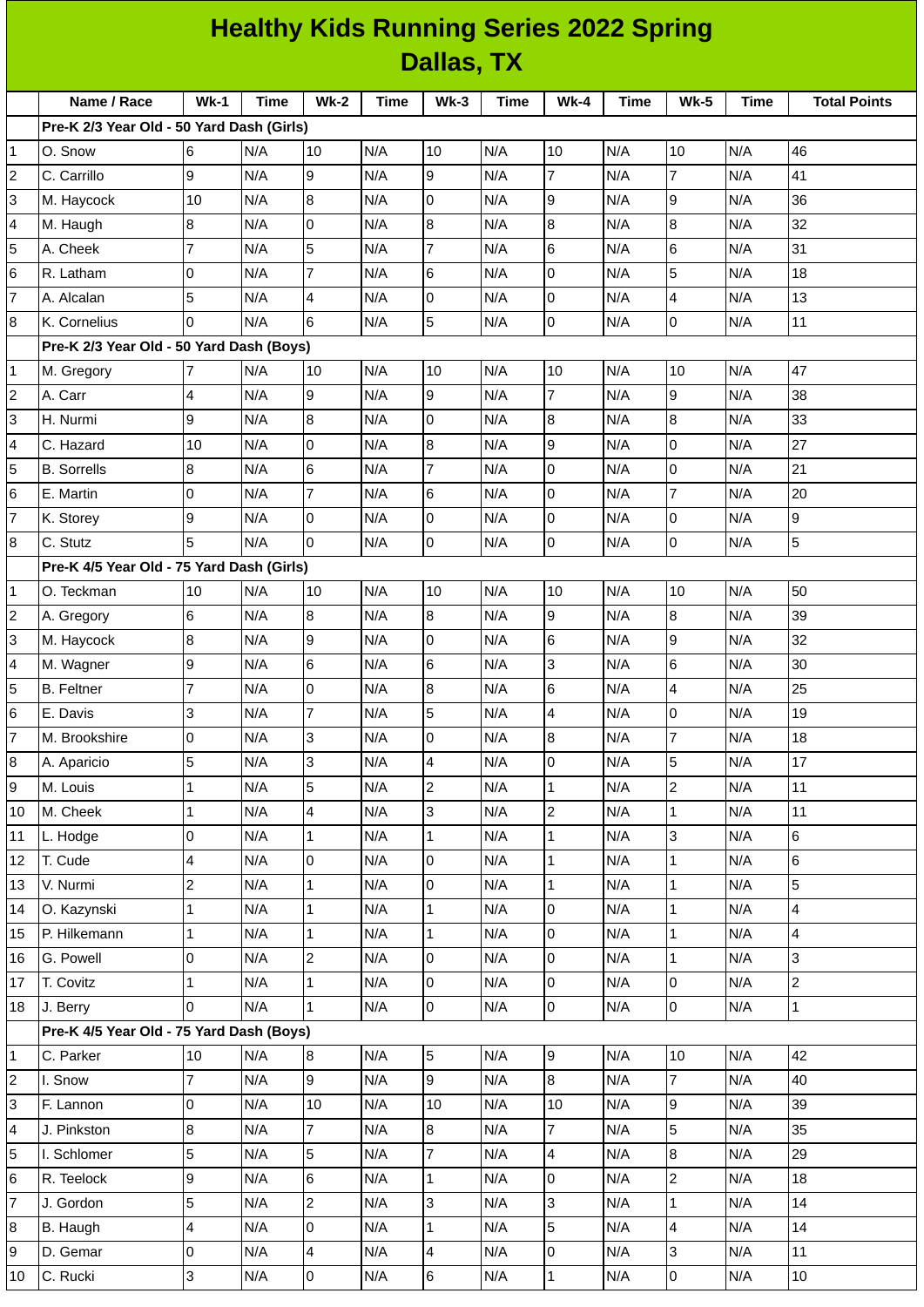## **Healthy Kids Running Series 2022 Spring Dallas, TX**

| 11                      | H. Coffee                                   | 6              | N/A   | 0              | N/A   | $\mathbf 1$    | N/A   | $\overline{c}$  | N/A   | 0              | N/A   | 9                        |
|-------------------------|---------------------------------------------|----------------|-------|----------------|-------|----------------|-------|-----------------|-------|----------------|-------|--------------------------|
| 12                      | W. Dillard                                  | 0              | N/A   | 3              | N/A   | 0              | N/A   | $6\overline{6}$ | N/A   | 0              | N/A   | 9                        |
| 13                      | S. Martin                                   | 0              | N/A   | 0              | N/A   | $\overline{c}$ | N/A   | $\pmb{0}$       | N/A   | 6              | N/A   | 8                        |
| 14                      | J. Underriner                               | $\overline{c}$ | N/A   | $\mathbf{1}$   | N/A   | $\mathbf 1$    | N/A   | $\overline{0}$  | N/A   | $\mathbf 1$    | N/A   | 5                        |
| 15                      | M. Ziegler                                  | $\mathbf 1$    | N/A   | l0             | N/A   | $\mathbf 1$    | N/A   | $\mathbf{1}$    | N/A   | $\mathbf 1$    | N/A   | 4                        |
| 16                      | L. Moldovan                                 | $\mathbf{1}$   | N/A   | $\mathbf{1}$   | N/A   | $\mathbf 1$    | N/A   | 0               | N/A   | $\mathbf{1}$   | N/A   | 4                        |
| 17                      | R. Stockbridge                              | $\mathbf{1}$   | N/A   | $\mathbf{1}$   | N/A   | $\mathbf{1}$   | N/A   | $\overline{0}$  | N/A   | $\mathbf{1}$   | N/A   | $\overline{\mathcal{L}}$ |
| 18                      | J. Rangel                                   | $\mathbf 1$    | N/A   | $\mathbf{1}$   | N/A   | $\mathbf 1$    | N/A   | $\mathbf{1}$    | N/A   | 0              | N/A   | 4                        |
| 19                      | H. Joe                                      | 0              | N/A   | $\mathbf{1}$   | N/A   | $\mathbf 1$    | N/A   | O               | N/A   | $\mathbf 1$    | N/A   | 3                        |
| 20                      | J. Berry                                    | 0              | N/A   | $\mathbf 1$    | N/A   | 0              | N/A   | 0               | N/A   | 0              | N/A   | $\mathbf 1$              |
| 21                      | J. Galvan                                   | $\mathbf{1}$   | N/A   | l0             | N/A   | 0              | N/A   | $\pmb{0}$       | N/A   | 0              | N/A   | $\mathbf{1}$             |
| 22                      | H. Gomez                                    | $\mathbf 1$    | N/A   | 0              | N/A   | 0              | N/A   | O               | N/A   | 0              | N/A   | $\mathbf{1}$             |
| 23                      | L. Carew                                    | $\mathbf{1}$   | N/A   | 0              | N/A   | 0              | N/A   | $\overline{0}$  | N/A   | 0              | N/A   | $\mathbf{1}$             |
| 24                      | L. Barthel                                  | $\mathbf{1}$   | N/A   | 0              | N/A   | 0              | N/A   | $\mathsf 0$     | N/A   | 0              | N/A   | $\mathbf{1}$             |
| 25                      | J. Stutz                                    | $\mathbf{1}$   | N/A   | 0              | N/A   | 0              | N/A   | $\overline{0}$  | N/A   | 0              | N/A   | $\mathbf{1}$             |
| 26                      | G. Smedley                                  | 1              | N/A   | $\Omega$       | N/A   | 0              | N/A   | $\overline{0}$  | N/A   | 0              | N/A   | $\mathbf 1$              |
|                         | Kindergarten & 1st Grade - 1/4 Mile (Girls) |                |       |                |       |                |       |                 |       |                |       |                          |
| 1                       | L. Schlomer                                 | 10             | 01:37 | 10             | 01:36 | 10             | 01:36 | 10              | 01:37 | 10             | 01:37 | 50                       |
| $\overline{c}$          | L. Moran                                    | 9              | 01:50 | $\overline{7}$ | 01:47 | 8              | 01:47 | 9               | 01:42 | 8              | 01:40 | 41                       |
| 3                       | R. Horne                                    | 0              | N/A   | 9              | 01:45 | 9              | 01:44 | 8               | 01:46 | $\mathsf g$    | 01:39 | 35                       |
| 4                       | R. Junkin                                   | $\overline{7}$ | 01:55 | 6              | 01:48 | 6              | 01:52 | 5               | 01:51 | 5              | 01:52 | 29                       |
| 5                       | M. Hazard                                   | 8              | 01:54 | 0              | N/A   | $\overline{7}$ | 01:50 | $\overline{7}$  | 01:47 | 6              | 01:51 | 28                       |
| 6                       | N. Pruit                                    | 0              | N/A   | 8              | 01:46 | 5              | 01:55 | $6\phantom{.}6$ | 01:50 | $\overline{7}$ | 01:46 | 26                       |
| $\overline{7}$          | S. Gregory                                  | 6              | 01:57 | 5              | 01:49 | 4              | 01:56 | 5               | 01:51 | 4              | 01:53 | 24                       |
| 8                       | R. Reed                                     | 5              | 01:59 | 4              | 01:51 | $\overline{c}$ | 01:58 | $\overline{0}$  | N/A   | 3              | 01:57 | 14                       |
| 9                       | H. Hilkemann                                | 0              | N/A   | 3              | 01:58 | 3              | 01:57 | $\overline{0}$  | N/A   | $\overline{c}$ | 02:01 | 8                        |
| 10                      | A. Alcalan                                  | 4              | 02:24 | $\overline{c}$ | 02:02 | 0              | N/A   | 0               | N/A   | $\mathbf{1}$   | 02:09 | 7                        |
|                         | Kindergarten & 1st Grade - 1/4 Mile (Boys)  |                |       |                |       |                |       |                 |       |                |       |                          |
| $\mathbf{1}$            | R. Wagner                                   | 10             | 01:29 | 10             | 01:29 | 10             | 01:29 | 10              | 01:29 | 10             | 01:31 | 50                       |
| $\overline{\mathbf{c}}$ | H. Powell                                   | 9              | 01:32 | $\overline{9}$ | 01:34 | $\overline{9}$ | 01:36 | 9               | 01:38 | 9              | 01:41 | 45                       |
| 3                       | M. Pruit                                    | 8              | 01:42 | $\overline{7}$ | 01:47 | 8              | 01:45 | $\overline{7}$  | 01:49 | $\overline{7}$ | 01:45 | 37                       |
| 4                       | E. Burgmeier                                | 0              | N/A   | 8              | 01:43 | $\overline{7}$ | 01:50 | 8               | 01:46 | 8              | 01:42 | 31                       |
| 5                       | M. Schiappa                                 | 5              | 01:47 | 6              | 01:54 | $\overline{c}$ | 02:88 | $6\phantom{.}6$ | 01:59 | 6              | 01:54 | 25                       |
| 6                       | C. Flick                                    | 4              | 01:55 | 5              | 01:59 | 5              | 02:01 | 5               | 02:06 | 5              | 01:55 | 24                       |
| 7                       | C. Joe                                      | 0              | N/A   | $\overline{c}$ | 02:04 | 6              | 01:59 | $\overline{0}$  | N/A   | 5              | 01:55 | 13                       |
| 8                       | J. Sorrells                                 | 3              | 01:56 | 5              | 01:59 | $\overline{4}$ | 02:02 | l0              | N/A   | $\overline{0}$ | N/A   | 12                       |
| 9                       | J. Cloud                                    | $\mathbf 1$    | 02:44 | $\mathbf{1}$   | 02:30 | 3              | 02:43 | 3               | 02:59 | $\overline{c}$ | 02:55 | 10                       |
| 10                      | A. Allen                                    | $\mathbf 1$    | 02:16 | $\mathbf{1}$   | 02:35 | 0              | N/A   | $\overline{4}$  | 02:07 | 3              | 02:40 | 9                        |
| 11                      | J. Smedley                                  | $\overline{7}$ | 01:43 | l0             | N/A   | 0              | N/A   | l0              | N/A   | $\overline{0}$ | N/A   | $\overline{7}$           |
| 12                      | J. Voelker                                  | 6              | 01:46 | 0              | N/A   | 0              | N/A   | O               | N/A   | $\overline{0}$ | N/A   | 6                        |
| 13                      | C. Bradford                                 | 0              | N/A   | 3              | 02:02 | 0              | N/A   | $\overline{0}$  | N/A   | 0              | N/A   | $\overline{3}$           |
| 14                      | E. Storey                                   | $\mathbf 1$    | 02:22 | $\mathbf{1}$   | 02:16 | 0              | N/A   | $\overline{0}$  | N/A   | $\overline{0}$ | N/A   | $\overline{2}$           |
| 15                      | W. Hannah                                   | $\overline{c}$ | 01:57 | 0              | N/A   | 0              | N/A   | 0               | N/A   | 0              | N/A   | $\overline{c}$           |
| 16                      | F. Foster                                   | 0              | N/A   | $\mathbf{1}$   | 03:15 | 0              | N/A   | l0              | N/A   | $\overline{0}$ | N/A   | $\mathbf{1}$             |
|                         | 2nd & 3rd Grade - 1/2 Mile (Girls)          |                |       |                |       |                |       |                 |       |                |       |                          |
| 1                       | I. Pearce                                   | $10\,$         | 03:26 | 10             | 03:33 | 10             | 03:39 | 10              | 03:40 | 9              | 03:25 | 49                       |
| 2                       | P. Powell                                   | 4              | 04:17 | 9              | 03:42 | 9              | 03:44 | 9               | 03:43 | $8\,$          | 03:38 | 39                       |
| 3                       | C. Cloud                                    | 6              | 03:44 | $\overline{7}$ | 03:56 | 7              | 03:56 | 8               | 03:53 | $\overline{7}$ | 03:50 | 35                       |
| 4                       | Z. Mortensen                                | 9              | 03:29 | 0              | N/A   | 8              | 03:45 | $\overline{0}$  | N/A   | 10             | 03:22 | 27                       |